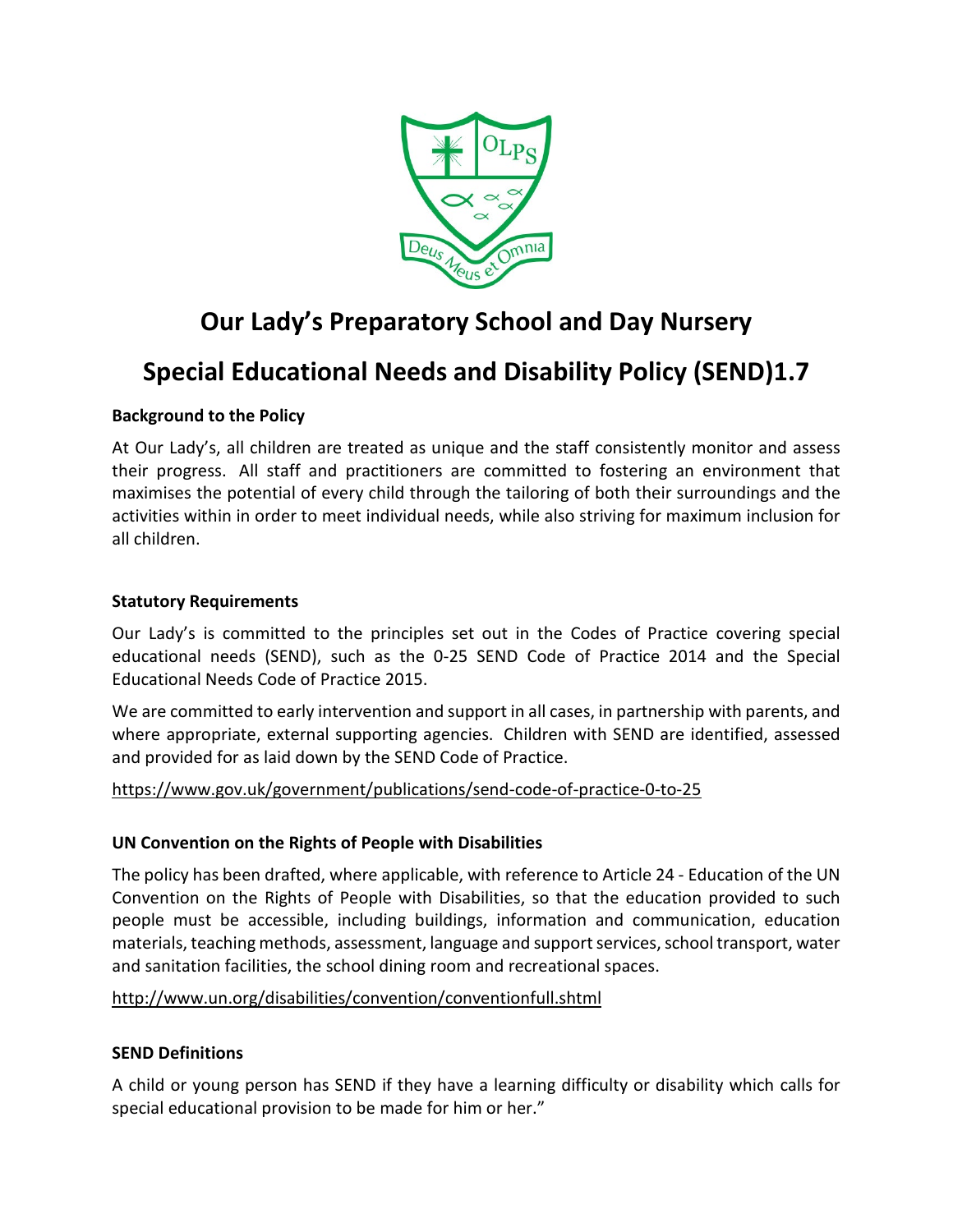The Equality Act 2010 retains the previous definition of disability: "a physical or mental impairment which has a 'substantial' and 'long term' negative impact on a person's ability to do normal daily activities".

#### <https://www.gov.uk/definition-of-disability-under-equality-act-2010>

A SEND is where a child of compulsory school age or a young person has a learning difficulty or disability if he or she:

- has a significantly greater difficulty in learning than the majority of others of the same age; or
- has a disability which prevents or hinders him or her from making use of facilities of a kind generally provided for others of the same age in mainstream schools. For children aged two or more, special educational provision is educational or training provision that is additional to or different from that made generally for other children or young people of the same age (Special Educational Needs and Disability Code of Practice: 0 to 25 years 2014 and SEND Code of Practice 2015).

Children must not be regarded as having a learning difficulty and/or disability solely because the language or form of language of their home is different from the language in which they will be taught. These are regarded as pupils with English as an additional language (**EAL**).

#### **Aims and Objectives of the Policy**

- To ensure that all children with SEND are offered full access to a broad, balanced and relevant education, including an appropriate delivery of the Early Years Foundation Stage and the National Curriculum, and in line with Article 24 – Education of the UN Convention on the Rights of People with Disabilities.
- To ensure that each child reaches his/her full potential within a happy and stimulating environment.
- To ensure minimal withdrawal from normal class teaching.
- To identify special needs at the earliest opportunity and to adopt an appropriate intervention programme.
- To ensure all children receive equal access to the curriculum.
- To ensure that parents are informed of their child's progress and are fully involved at all times.
- To consider the wishes of the child and where appropriate allow them to contribute to discussions.
- To provide detail records of each child's learning and monitor their progress.
- To match different learning styles with flexible teaching.
- To ensure that the resources provided are appropriate to the child's particular needs.
- To ensure that the planning allows SEND children to experience success and a sense of value within the setting.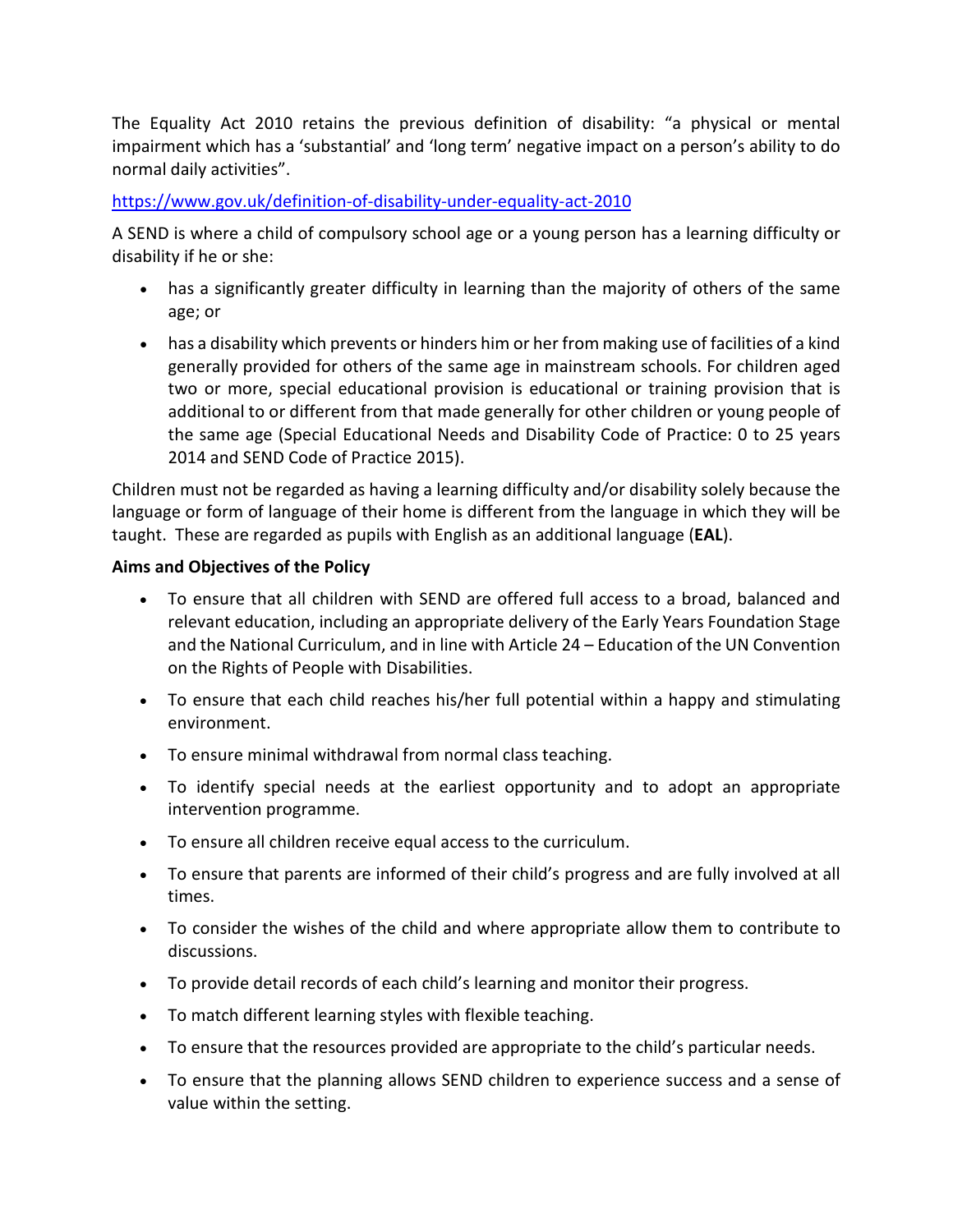• To ensure that appropriate support is provided within the school and where necessary from outside supporting agencies.

We offer one-to-one individual tuition, at the parent's expense, for pupils who require support over and above that which is delivered in the classroom.

# **Special Educational Needs Co-ordinators (SENDCos)**

The SENDCos are responsible for SEND within Our Lady's Preparatory School and Nursery. Under the Education (Special Educational Needs Co-ordinators) (England) Regulations 2014, there is a requirement for the SENDCo to be a qualified teacher currently teaching at the school (unless the SENDCo role is performed by the Headteacher). Although Independent schools are not subject in full to these regulations, it is considered best practice to operate in accordance with them. The SENDCo at Our Lady's is responsible for liaising with the Headteacher regarding the collation of documentation for those children on Learning Support who are to be put forward for a statutory assessment or who already have a Statement of Special Educational Needs / EHC Plan (see below for further details).

Other responsibilities include:

- To maintain an up-to-date register of children with SEND.
- To meet with Nursery Manager regularly regarding any children who should be or is on the SEND Register in EYFS.
- To ensure that teachers plan differentiated, high quality lessons appropriately according to age and ability, in order for all children, including those with SEND, to make good progress
- To meet with each teacher/senior nursery staff every  $6 8$  weeks in order to monitor progress of children on the register in each class/area, including specific reference to the aims and objectives of the SEND policy as set out above.
- To liaise with the parents of children with SEND.
- To provide parents of any SEND children the opportunity to meet with the SENDCo on Parents' Evenings.
- To liaise with external agencies as appropriate.
- To liaise with and support class teachers/senior nursery nurse.
- To contribute and advise on in-service training of staff.
- To ensure that any disabled pupils are not treated less favourably than other pupils and ensure that reasonable steps are taken to avoid putting disabled pupils at a substantial disadvantage (the "reasonable adjustment" duty) in matters of admission and education).

# **The Transfer of Children at the end of the school year**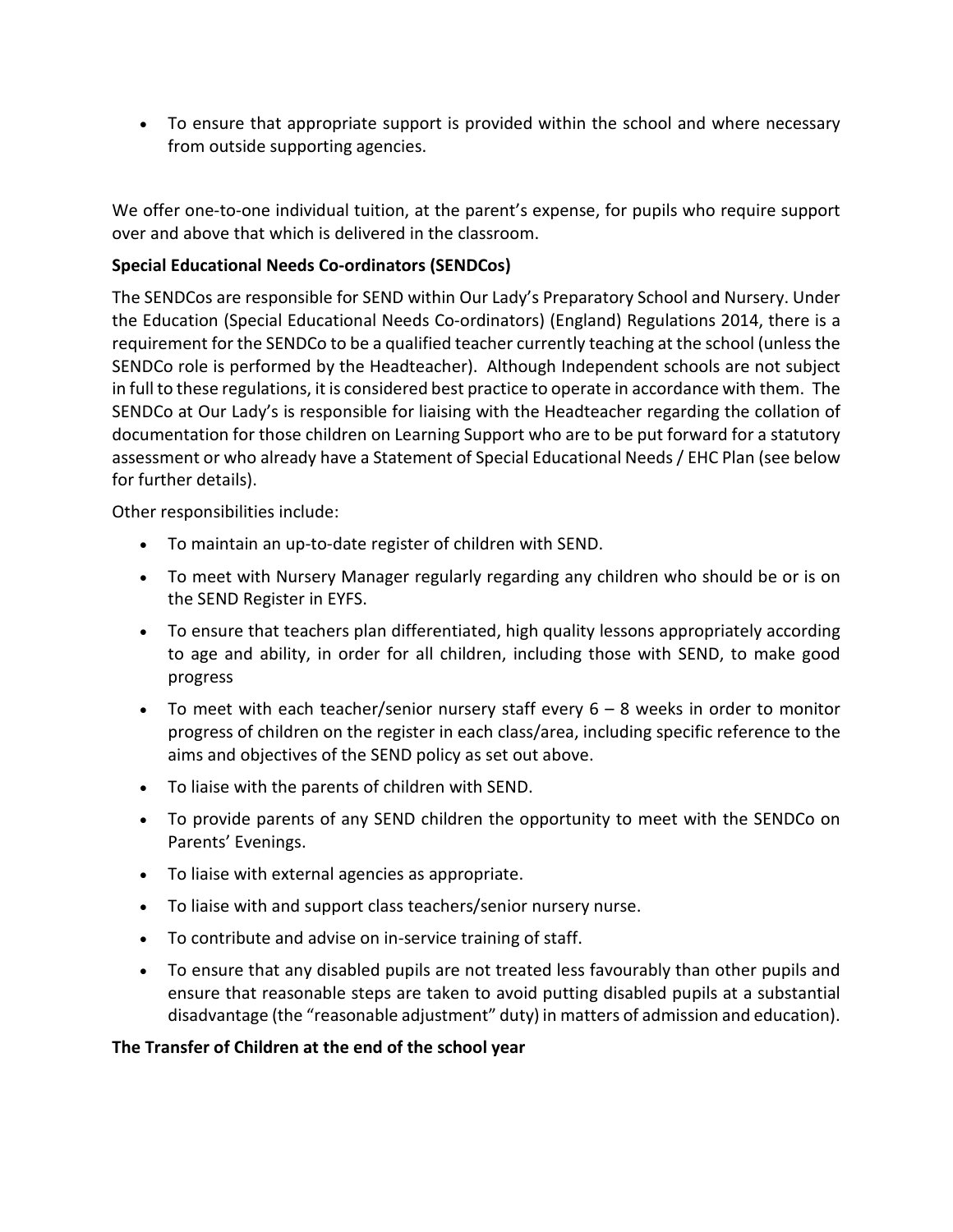Teachers liaise and transfer all information across phases with supporting written documentation, such as children's reports and supporting samples of work. This documentation is for all children from Early Years into Key Stage 1 and from Key Stage 1 into Key Stage 2.

All SEND documentation should be in an individual file together with updated ILPs (Individual Learning Plans) or IEPs (Individual Educational plans) in the case of school children, to ensure that targets are met. These records are kept in the Learning Support office. Confidential reports from external agencies e.g Educational Psychologist reports or screening tests are also kept in the individual files.

# **Liaison with other schools/nurseries**

Should a child change setting prior to the end of the Year 6, all SEND documentation is collated and sent on to the new school. When necessary, the SENDCo will contact the SENDCo at the receiving school. At the end of Year 6, all relevant documentation is collated and forwarded to the child's new secondary school. To ensure a smooth transition, the Year 6 class teacher or SENDCo liaises with the Head of Special Needs at that school.

#### **Procedures, Practices and Stages of Intervention**

The experience and expertise of the staff aids early identification of any child demonstrating a significant delay in areas of learning. Initially, SEND provision will be met within the school but where considered necessary specialist expertise will be called upon to advise and support the child, parents and staff.

**1. Initial Identification** of SEND arises from assessment using criteria linked to the National Curriculum and teacher identification of delay in areas of learning, physical or sensory, language, behavioural/emotional or social development and physical, mental or medical impairment. Areas of concern are highlighted to parents and the child's progress is monitored. The school follows the SEND code Practice 2014(15):0-25 years' graduated approach with regard to identification, assessment and review of pupils with special educational needs. The four key actions are:

**Assess:** The Class Teacher and SENDCo analyse a pupil's needs before identifying a child as needing SEND support.

**Plan**: Parents must be notified if it is decided that a pupil is to be provided with SEND support.

**Do:** The Class teacher remains responsible for working with the child on a daily basis in class. If the child is receiving specialist intervention from an outside specialist coming to the school, on a one to one basis, the specialist and class teacher are responsible for the pupil's learning and for the writing up of IEP's. In the case of the nursery, it is the responsibility of the SENDCo to write up ILPs with the additional support of the Nursery Manager.

**Review**: The effectiveness of the support in place is reviewed in line with the agreed date, by the class teacher, specialist (if involved) and the SENDCo.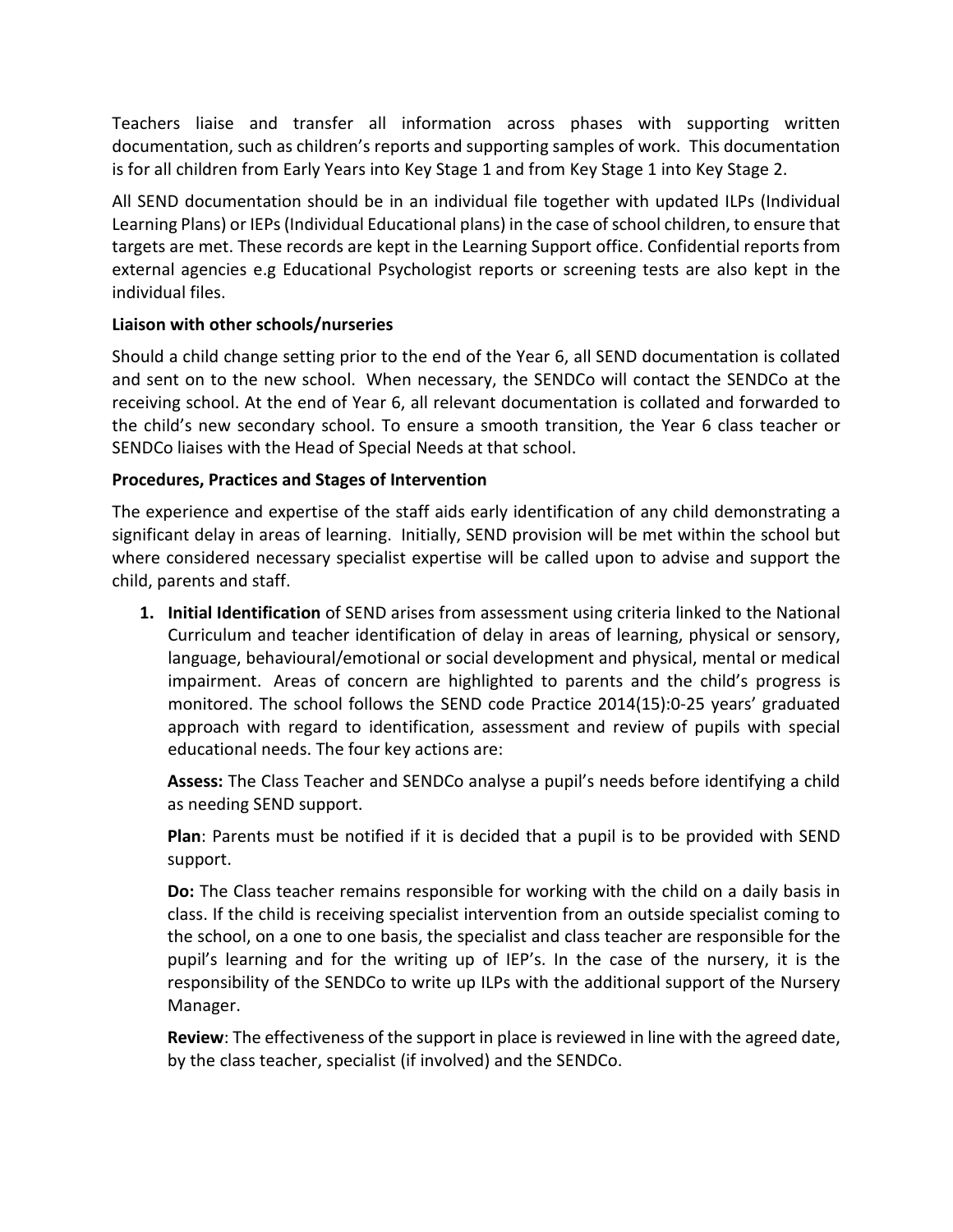- Pupils receive a differentiated curriculum and those who fail to make the expected progress are initially identified by class teachers/ room leaders or by the SENDCo. Any member of staff can raise concerns about a child with SEND needs or other barriers to learning, with the class teacher/room leader, SENDCo, Nursery Manager or Head Teacher.
- We involve parents/carers as soon as it is felt that a pupil has a barrier to learning.
- We are committed to the early identification and intervention of children who may have SEND. Monitoring the progress of all children is an ongoing process which enables the early identification of any children who may require additional or different provision to be made. More detailed observations are made in a variety of contexts as well as careful monitoring of the curriculum. We obtain information from parents and any other records from the child's previous school, if applicable. The school's assessment procedures (see Assessment, Recording and Reporting policy) provide information that is used to identify pupils with SEND e.g. Foundation Stage profiles, CEM baseline, InCAS tests, PIRA, PUMA & GAPS and teacher assessments. While children are being monitored for SEND, they are placed on the **SEND Monitoring List** which is maintained by the SENDCo and kept in the Learning Support office. Parents are made aware when this is being done.
- **2. SEND Support** when a child is placed on the **SEND Support List**, an Early Years Support Plan, Individual Learning Plan (ILP) or Individual Educational Plan (IEP) is drafted and shared with the parents. Progress is monitored closely and observations are documented within the ILP/IEP over time. The ILP/IEP is shared with parents, SENDCo and all staff working with the child on an ongoing basis. The SENDCo is responsible for liaising with the class teacher, room leader or key worker to review and update the ILP/IEP usually on or around a six weekly basis. Parents are informed when the ILP is amended and invited to discuss their child's progress, ideally on a termly basis at least. The 2015 SEND Code outlines a 'graduated approach' formed of four actions (assess, plan, do, review), to ensure effective support through decisions that are revisited and refined over time. There should be a clear set of expected outcomes, which include academic and developmental targets, and provision should be accurately recorded. This is supplemented by the class teacher or key worker being responsible for working with the child on a daily basis, when and where differentiated work/activities are undertaken.

At any time the SENDCo and class teacher or key worker, in consultation with the parents, may request help and advice from external services. The SENDCo and, where appropriate, the Headteacher will take a lead in any further assessment of the child, planning future interventions for the child in collaboration with colleagues. Any actions undertaken will be monitored and reviewed. The class teacher and SENDCo will continue to work closely together in order to monitor progress and ensure that an ILP/IEP is in place and reviewed regularly.

**3. Multi-professional Assessment –** if progress continues to cause concern and following liaison with parents, a referral to the Local Education Authority (LEA) in the case of Early Years children for a Statutory Assessment may be considered. After consultation with the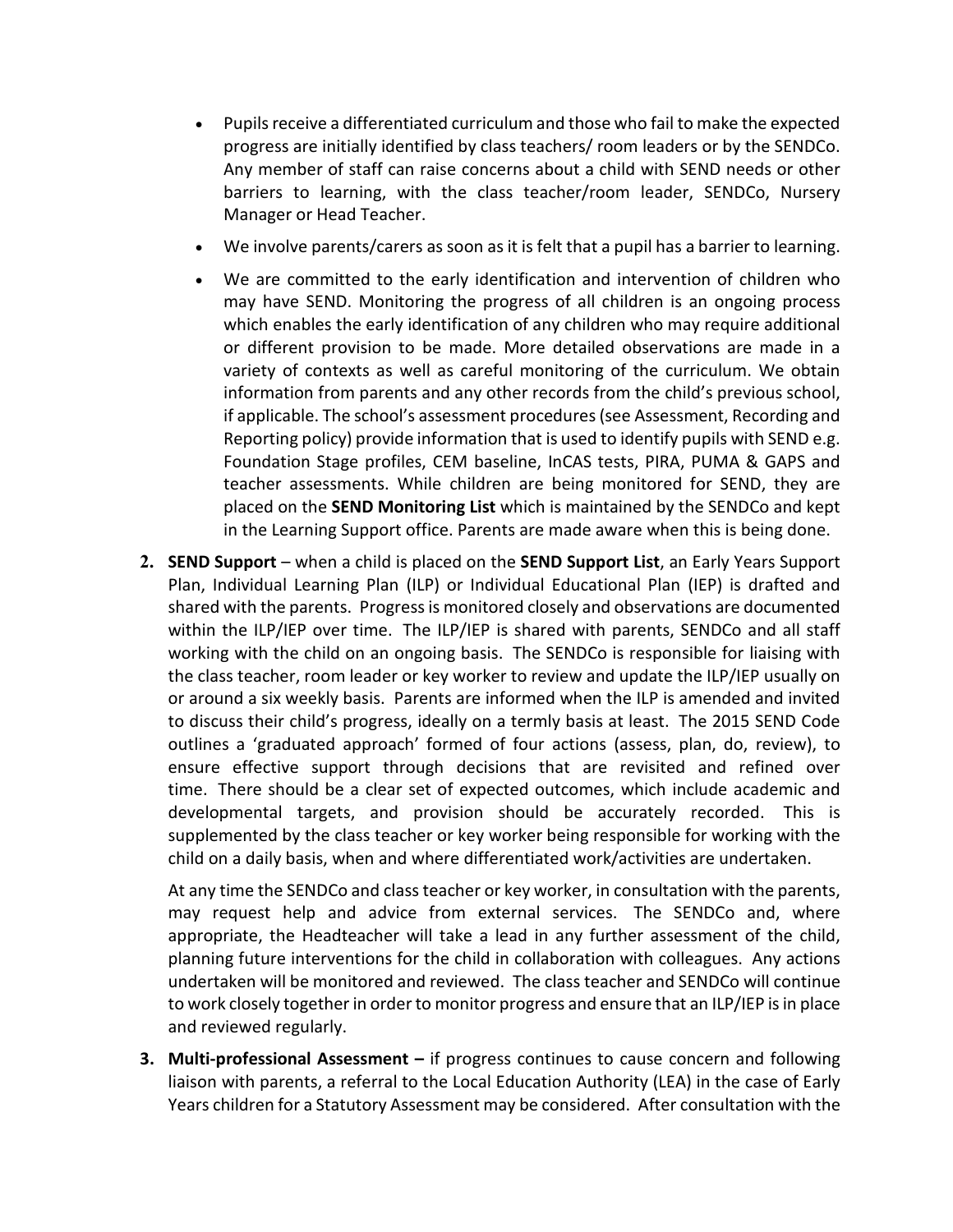SENDCo, class teacher, key worker, Headteacher and parents, should it be collectively determined that there is substantial evidence that a child's needs are such that he/she should be afforded the protection of what has historically been called a "Statement of Special Education Needs", all the necessary forms will be completed to initiate a referral to the LEA to this end.

Parents should play a vital role in this consultation process, by providing as much information and background as possible regarding the child, in order for the school to be able to provide for the needs of the child appropriately. Reference should be made to the Admissions and Curriculum policies in order to consider whether the child in question can benefit from the curriculum on offer at the school.

# **Please note that the Statement of Special Education Needs is now called an EHC Plan, meaning Education, Health and Care Plan**.

The EHC Plan is a document setting out a child's SEND and any additional help that the child should receive.

The aim of the EHC Plan is to make sure that the child gets the right support to enable them to make appropriate progress in school. An EHC Plan is normally issued when the education provision required to meet a child's needs cannot reasonably be met by the resources within a child's school under Learning Support.

Should the LEA decide that no EHC Plan is applicable in any particular case, the parents and child must be informed of the reasons and that they have the right to appeal to the Special Educational Needs and Disability Tribunal.

Should a Multi-professional Assessment not ultimately result in an EHC Plan being issued, the child will continue to receive, within the setting, full support with clear and attainable targets monitored by a regularly reviewed ILP.

**4. Children with an EHC Plan –** after a full Multi-Professional Assessment, co-ordinated by the LEA, a draft EHC Plan is issued by the LEA for the parents to consider. Once the Plan is finalised, provision is reflected in the child's ILP/IEP.

Children with EHC Plans are reviewed annually, but these reviews can be undertaken earlier in certain circumstances. The views of the child, where possible, should be included in the annual review. Any monies attached to the child's statement are to be used to support the child.

# **Working with other Schools, Specialist Teachers and Agencies**

The school is committed to supporting children with SEND as part of and at all stages of the above procedures, and will seek use of specialist SEND teachers and ensure liaison with other schools with the aim of attaining best practice in support for children with SEND.

The school also has links with local outside agencies that can be contacted for support and advice concerning individual children with SEND. The SENDCo attends regular courses and cluster meetings provided by Wokingham Borough Council.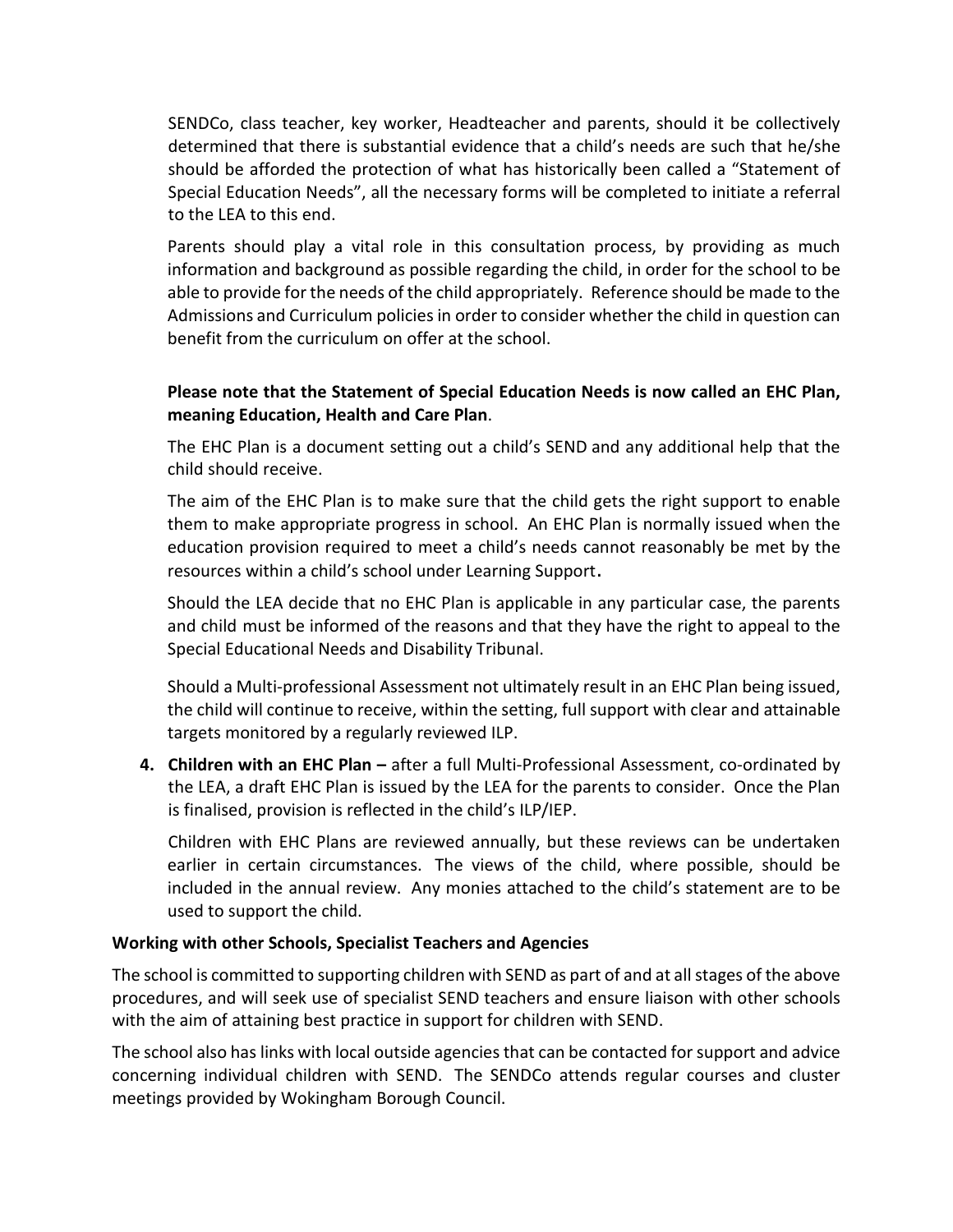#### **Parental Involvement**

As stated above, Our Lady's actively encourages close consultation and partnership with parents. The 2015 SEND Code of Practice makes explicit reference to the importance of due regard being paid to views, wishes and feelings of the child or young person, and the child's parents as part of the process, along with the importance of the child or young person, and the child's parents, participating as fully as possible in decisions, and being provided with the information and support necessary to enable participation in those decisions. In addition, the class teacher/senior nursery nurse and SENDCo will suggest ways and assist parents in helping to support their child at home. The 2015 Code sets out the need to support the child, and the child's parents, in order to facilitate the development of the child and to help them achieve the best possible educational and other outcomes, preparing them effectively for progression towards adulthood.

#### **Removal from the SEND Support List.**

If the staff decide, after consultation, to remove the child from the SEND Support list, the parents are then informed and all documentation is filed in the child's records, along with copies of ILPs / IEPs and reports.

#### **Curriculum Access for Children with SEND**

The staff at Our Lady's ensure that all children throughout the school and nursery enjoy a broad and balanced curriculum and have the opportunity to work within both ability and mixed ability groups. All members of staff are aware of a multi-sensory approach to learning which benefits all children including those with SEND. Staff are aware that allowances are made for children with special educational needs, including disabilities.

**All teachers are teachers of special needs,** and at Our Lady's, teachers together with the Deputy Head, Director of Studies and SENDCo ensure that planning shows clear differentiation for all abilities, including children with SEND. Planning is monitored by the Deputy Head, Director of Studies, subject coordinators and the SENDCo, on a half termly basis for medium plans, and weekly for core subjects of maths & English. Monitoring is also done through lesson observations by the Deputy Head, Director of Studies, Key Stage coordinators and the SENDCo.

The Trustee responsible for SEND, (Mr Matthew Ware) and one other Trustee meets with the SENDCo at least twice yearly to monitor SEND provision and its implementation in the school. All trustees receive a copy of the school's SEND Policy annually and ratify it at a Trustee meeting.

# **English as an Additional Language (EAL)**

Provision for any children with **EAL** is well supported within the setting e.g. visual timetables, pictures/photos alongside verbal and written words, direct help from Wokingham Borough Council, Bracknell Borough Council or other relevant councils, with strategies to be put in place, meetings and informal chats with parents on how to help children at home, sending home photographs of children's work so they can explain to parents what they have done.

Working with parents to ensure that there are sufficient opportunities for the learning at School to be repeated and delivered at home is a key element to the process of developing language